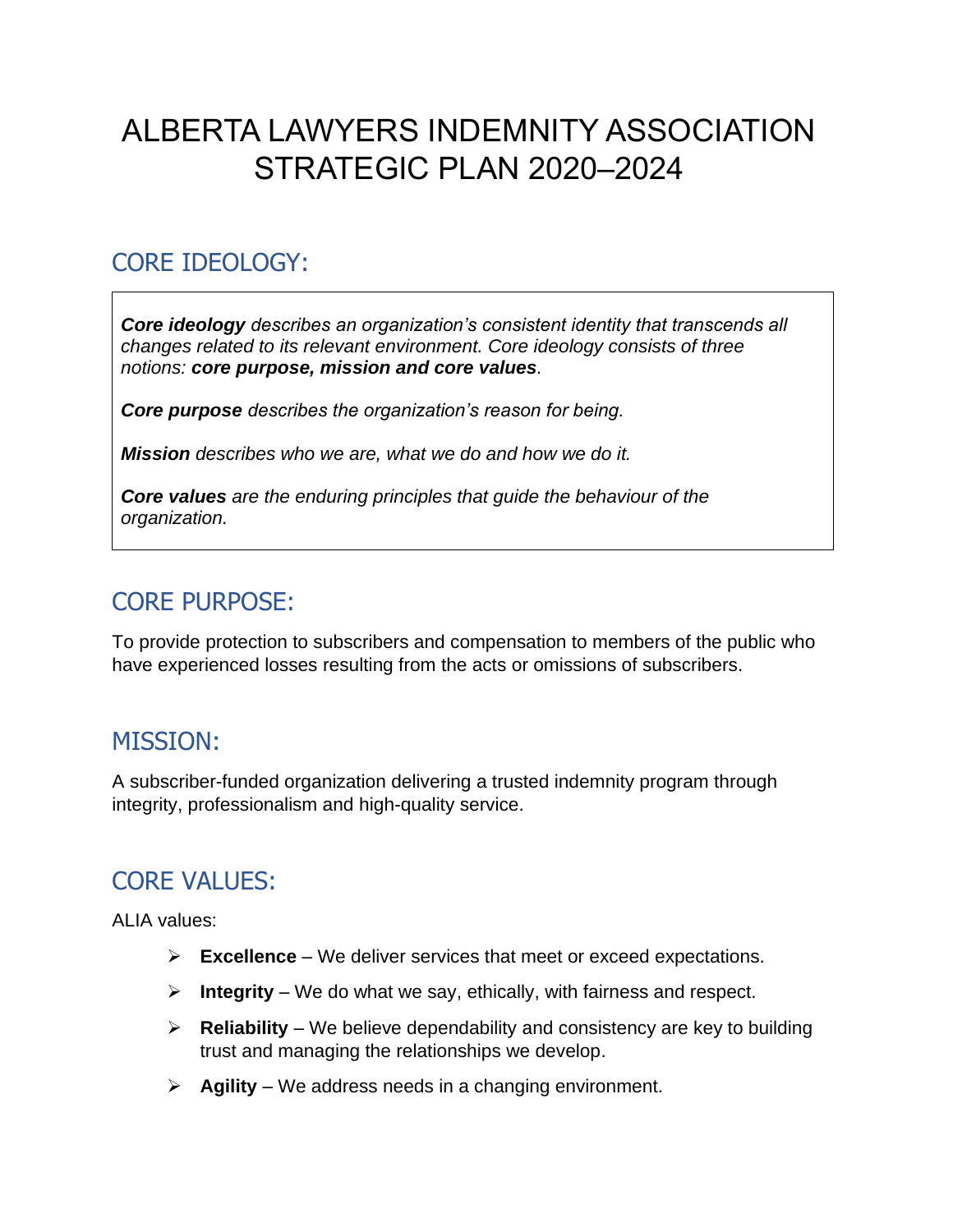*Goals will serve ALIA for the next five years. They are outcome orientated statements that represent what will constitute ALIA's future success. The achievement of each goal will move ALIA towards the realization of its mission.*

*Objectives describe what we will focus on to achieve our goals. Objectives are observable and measurable. They indicate a direction – increase, expand, decrease, reduce, consolidate, abandon, all, distribute, etc. Objectives have a fiveyear timeframe and are operationalized through annual initiatives that bring focus to priorities and allocation of resources.*

## OVERVIEW OF GOALS:

- **A. QUALITY:** Stakeholders are satisfied with, and have confidence in, ALIA's delivery of a high-quality indemnity program.
- **B. COLLABORATION:** ALIA has positive relationships with each of the third parties with whom it works to achieve its mission.
- **C. SUSTAINABILITY:** ALIA's agile, proactive and risk-aware approach contributes to the sustainability of an indemnity program in which subscribers have access to appropriate coverage at a reasonable price.
- **D. EFFICIENCY AND EFFECTIVENESS:** ALIA's high-performance, inclusive team and ALIA's practices and processes support increased efficiency in the provision of its services.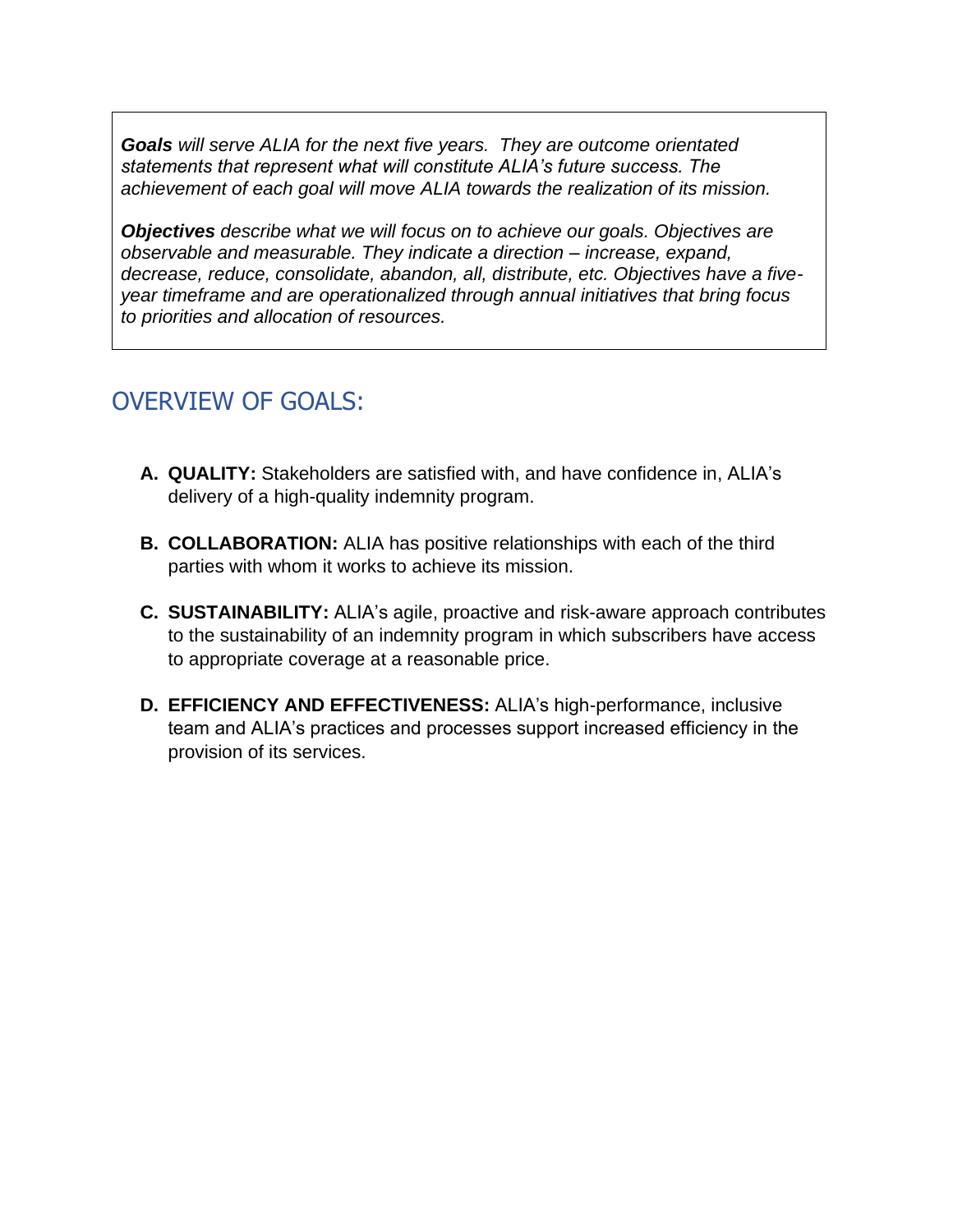# GOAL A: QUALITY

**Stakeholders are satisfied with, and have confidence in, ALIA's delivery of a high-quality indemnity program.**

#### **Objectives:**

- ❑ Increase ALIA's knowledge of subscriber needs and wants
- ❑ Maintain a high level of satisfaction with ALIA's customer service
- ❑ Maintain a high level of subscriber satisfaction with ALIA's coverage and defence of them
- ❑ Reduce the time from the receipt of a claim to its payment, where appropriate

## GOAL B: COLLABORATION

**ALIA has positive relationships with each of the third parties with whom it works to achieve its mission.**

#### **Objectives:**

- ❑ Increase clarity of roles and responsibilities between the Law Society and ALIA
- ❑ Increase collaborative initiatives, including those with the Law Society, to educate subscribers on prevention of avoidable claims
- ❑ Increase collaborative initiatives, including those with the Law Society, to address high cost/risk subscribers
- ❑ Increase ALIA interactions with other indemnity programs and professional organizations